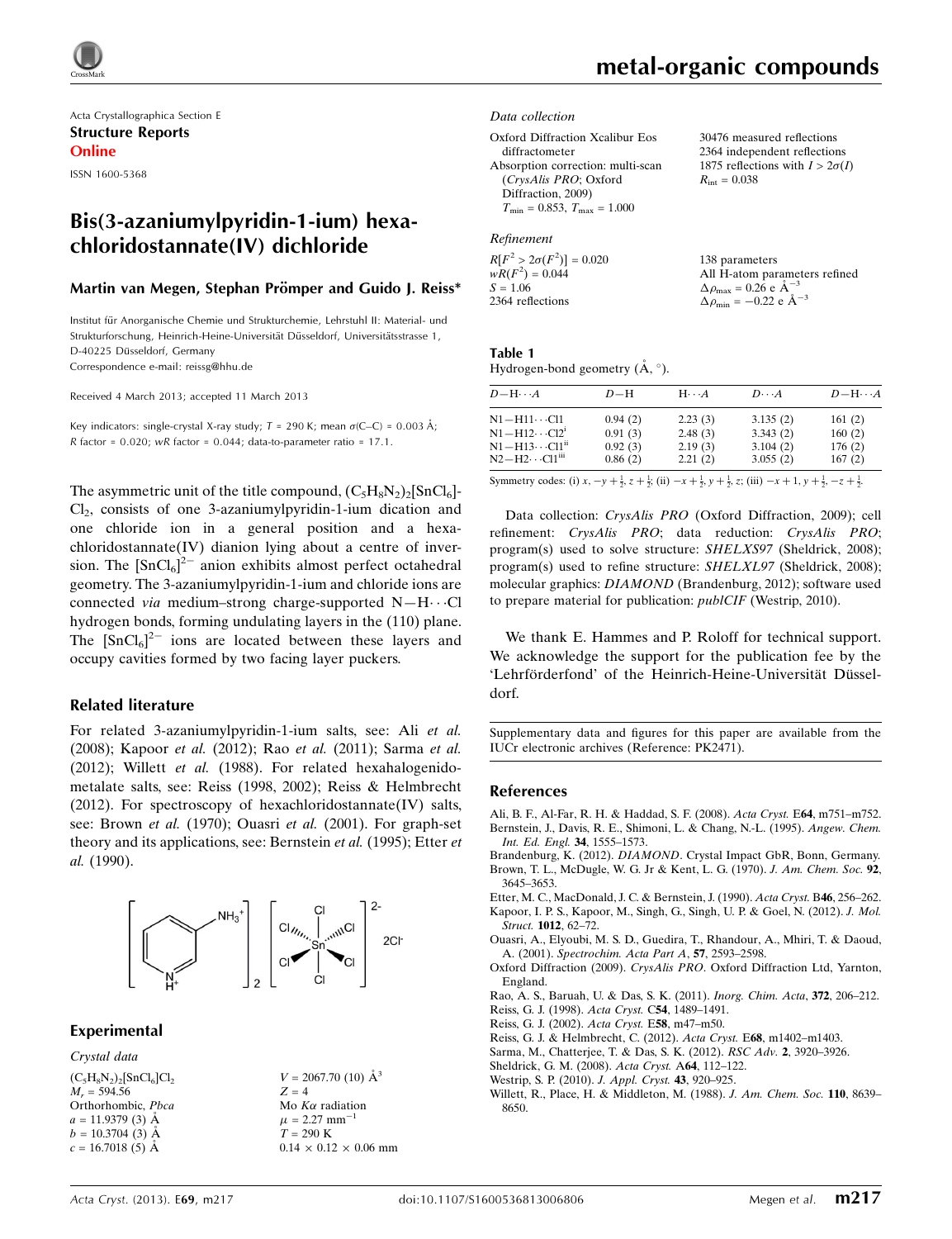# **supporting information**

*Acta Cryst.* (2013). E**69**, m217 [doi:10.1107/S1600536813006806]

# **Bis(3-azaniumylpyridin-1-ium) hexachloridostannate(IV) dichloride**

## **Martin van Megen, Stephan Prömper and Guido J. Reiss**

## **S1. Comment**

Only a limited number of 3-azaniumylpyridin-1-ium containing compounds has structurally been characterized so far. The majority of these are salts consisting of halogenidometalate anions such as  $[BiCl_6]^3$ <sup>-</sup> (Rao *et al.*, 2011),  $[CuCl_4]^2$ -(Willett *et al.*, 1988), [CuBr<sub>4</sub>]<sup>2</sup> (Willett *et al.*, 1988) and [HgBr<sub>4</sub>]<sup>2</sup> (Ali *et al.*, 2008). Furthermore, the dinitrate (Kapoor *et al.*, 2012) and some complex crown ether compounds (Sarma *et al.*, 2012) have been reported. This study on  $(C_5H_8N_2)_2$ [SnCl<sub>6</sub>]Cl<sub>2</sub> is part of our long standing interest on the principles of arrangement of simple hexahalogenidometalate salts (*dip*H = diisopropylaminium): (*dip*H)<sub>2</sub>[SiF<sub>6</sub>] (Reiss, 1998); (*dipH*)<sub>2</sub>[IrCl<sub>6</sub>] (Reiss, 2002); (*dip*H)2[SnCl6] (Reiss & Helmbrecht, 2012).

The asymmetric unit of the title compound,  $(C_5H_8N_2)_2$ [SnCl<sub>6</sub>]Cl<sub>2</sub>, consists of one 3-azaniumylpyridin-1-ium dication and one chloride ion in general positions and the hexachloridostannate $(V)$  dianion lying on a centre of inversion (Fig. 1). The C–N and C–C bond lengths and angles of the cation are within the expected ranges. The  $[SnCl_6]^2$ -dianion exhibits a nearly perfect octahedral coordination sphere with Sn–Cl bond lengths ranging from 2.4162 (5) to 2.4242 (5) Å and bond angles between 88.03 (2) and 91.97 (2)°. The 3-azaniumylpyridin-1-ium dications and chloride ions are connected by medium strong, charge supported hydrogen bonds (Table 1) forming layers in the [110] plane. The characteristic hydrogen bonding motif is a 18-membered, wavy ring, which is classified as a third level graph-set  $R_6^3(18)$  (Etter *et al.*, 1990; Fig. 2). In addition to that, the second level graph-set descriptors  $C_2^1(4)$  and  $C_2^1(7)$  represent the chains, bridging the dications and chloride ions along [010] and [100], respectively. Thereby, the  $NH<sub>3</sub>^+$  group as well as the NH<sup>+</sup> group of the 3-azaniumylpyridin-1-ium dication acts as a hydrogen bond donor. D<sup>.</sup>··A distances for the NH<sub>3</sub><sup>+</sup> group range from 3.104 (2) to 3.343 (2) Å and for the NH<sup>+</sup> group a D···A distance of 3.055 (2) Å is found. The  $[\text{SnCl}_6]^2$  dianions are located in cavities between the layers, connected to the 3-azaniumylpyridin-1-ium dications by weak hydrogen bonds (Table 1) between two of their chlorido ligands and neighbouring NH<sub>3</sub><sup>+</sup>groups (Fig. 3). The Raman-active bands ( $v_1$ ,  $v_2$ ,  $v_4$ and  $v_5$ ) of the  $[SnCl_6]^2$ - dianion appear in the Raman spectrum of the title compound  $(C_5H_8N_2)_2[SnCl_6]Cl_2$  (Brown *et al.*, 1970; Ouasri *et al.*, 2001).

#### **S2. Experimental**

The title compound,  $(C_5H_8N_2)_2$ [SnCl<sub>6</sub>]Cl<sub>2</sub>, was prepared by dissolving 0.47 g (5.0 mmol) 3-aminopyridine and 0.65 g (2.5 mmol) tin(IV) chloride in 10 ml of concentrated (37%) hydrochloric acid. Within two to three days under ambient conditions colourless, rod-shaped crystals were obtained by slow evaporation of the solvent. The Raman spectrum was measured using a Bruker MULTIRAM spectrometer (Nd:YAG-Laser at 1064 nm; RT-InGaAs-detector); 4000-70 cm<sup>-1</sup>: 3082(w), 3049(w), 2954(vw), 1646(w), 1625(w), 1502(w), 1231(w), 1188(w), 1046(*m*), 1030(*m*), 815(w), 627(w), 537(w), 324(*vs*; *ν*1, Sn–Cl), 241 (m, br; *ν*2, Sn–Cl), 172 (s; *ν*4, Sn–Cl), 158 (s; *ν*5, Sn–Cl), 98 (m; most likely a lattice mode). - IR spectroscopic data were recorded on a Digilab FT3400 spectrometer using a MIRacle ATR unit (Pike Technologies); 4000–560 cm-1: 3458(w), 3364(w), 3245(w), 3187(w), 3080(*s*), 3066(*s*), 3008(*m*), 2952(*m*), 2880(*m*),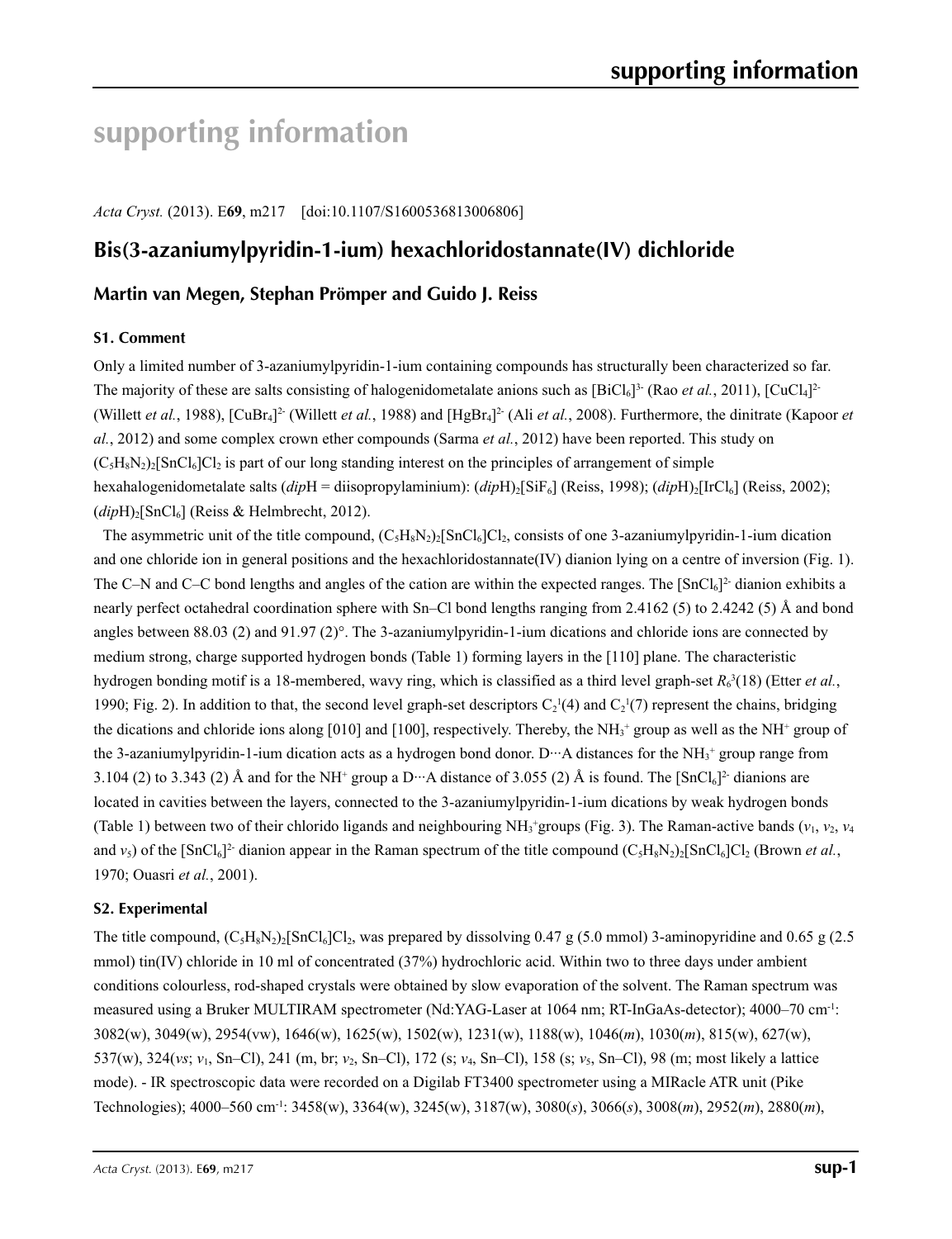2773(*vs*), 2739(*vs*), 2687(*s*), 2604(*s*), 2542(*vs*), 1892(w, br), 1644(w), 1624(w), 1556(*s*), 1499(*s*), 1472(w), 1380(*m*), 1318(*m*), 1131(*m*), 1123(*m*), 1092(w), 1009(w), 998(w), 941(w), 890(w), 798(*m*), 673(*m*), 625(w). - Elemental analyses  $(C, H, N)$  were performed with a HEKA-Tech *Euro EA3000* instrument;  $SnCl_8N_4C_{10}H_{16}$  (594.60): calcd. C 20.20, H 2.71, N 9.42; found C 20.38, H 2.54, N 9.34.

## **S3. Refinement**

All hydrogen atoms were identified in difference syntheses and refined freely with individual *U*iso(H) values.



## **Figure 1**

The asymmetric unit of the title compound plus the symmetry-related chlorido ligands completing the hexachloridostannate(IV) dianion (displacement ellipsoids are drawn at the 50% probability level; hydrogen atoms are drawn as spheres with arbitrary radii; symmetry code: -*x*, -*y*, -*z*).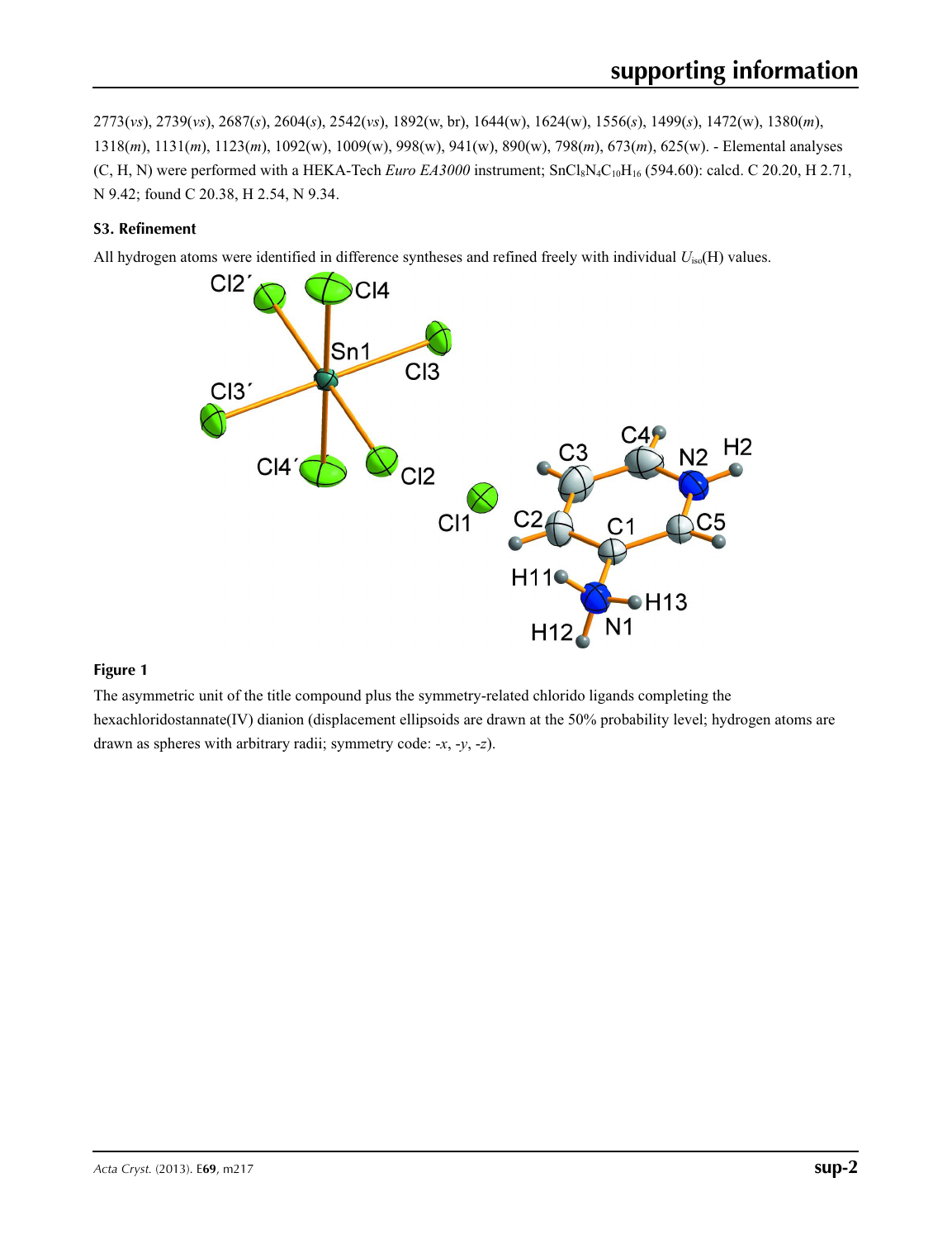

## **Figure 2**

View on a hydrogen bonded layer of 3-azaniumylpyridin-1-ium dications and chloride anions in the [110] plane (graphset descriptors  $R_0^3(18)$ ,  $C_2^1(4)$  and  $C_2^1(7)$  are indicated with green, red and blue numbers; symmetry code: '0.5 - *x*, 0.5 + *y*, *z*, ′′ 1 - *x*, 0.5 + *y*, 0.5 - *z*).



## **Figure 3**

View along [110] on the title structure. Showing the hydrogen bonded layers consisting of 3-azaniumylpyridin-1-ium and chloride ions (parallel to *ab* at  $c = 1/4$ , 3/4) with the [SnCl<sub>6</sub>]<sup>2</sup> dianions (parallel to *ab* at  $c = 0$ , 1/2, 1) located in cavities between them.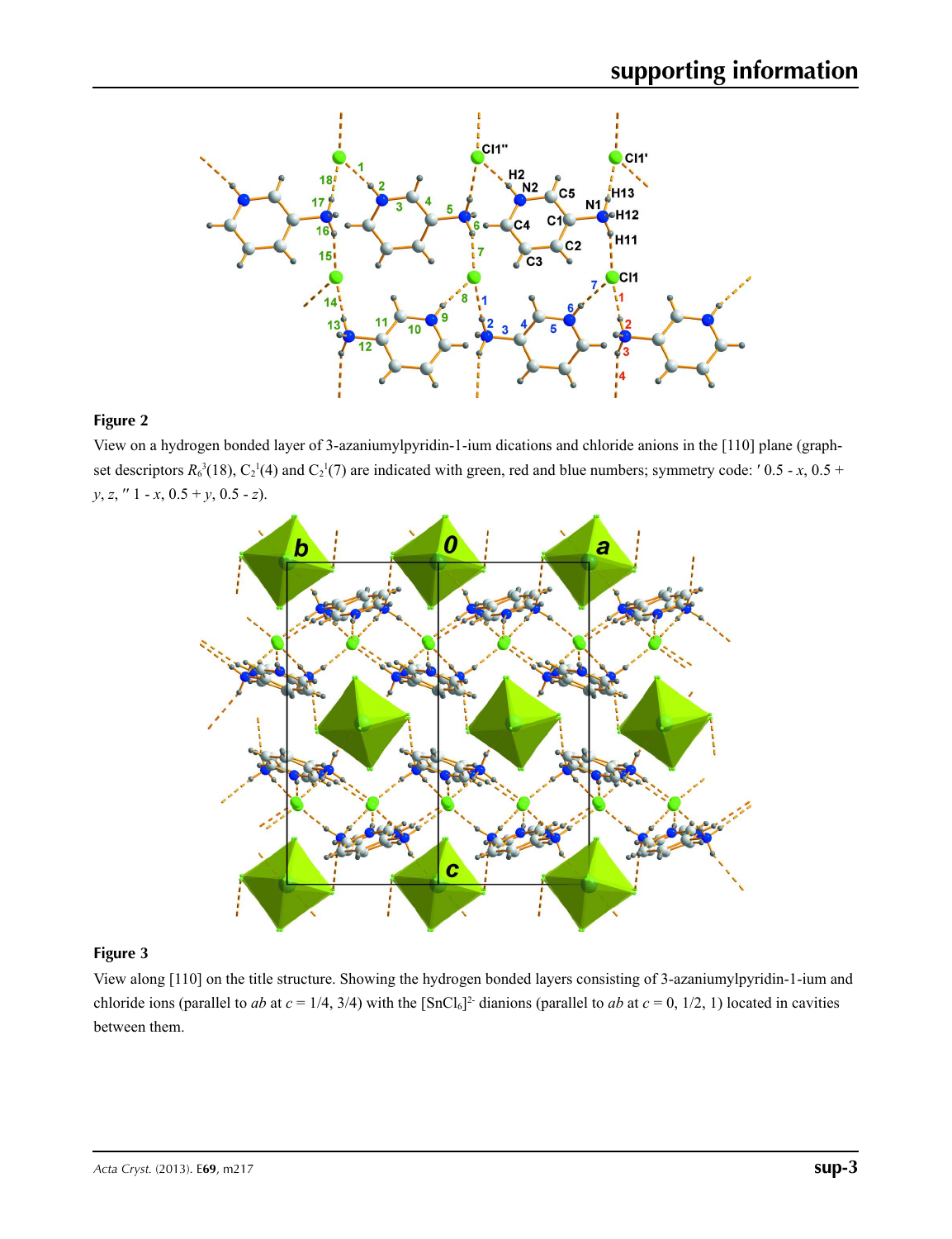## **Bis(3-azaniumylpyridin-1-ium) hexachloridostannate(IV) dichloride**

#### *Crystal data*

 $(C_5H_8N_2)_2$ [SnCl<sub>6</sub>]Cl<sub>2</sub>  $M_r = 594.56$ Orthorhombic, *Pbca* Hall symbol: -P 2ac 2ab  $a = 11.9379(3)$  Å  $b = 10.3704(3)$  Å  $c = 16.7018(5)$  Å  $V = 2067.70(10)$  Å<sup>3</sup>  $Z = 4$ 

#### *Data collection*

| Oxford Diffraction Xcalibur Eos<br>diffractometer    | 30476 measured reflections<br>2364 independent reflections              |
|------------------------------------------------------|-------------------------------------------------------------------------|
| Radiation source: fine-focus sealed tube             | 1875 reflections with $I > 2\sigma(I)$                                  |
| Graphite monochromator                               | $R_{\rm int} = 0.038$                                                   |
| Detector resolution: 16.2711 pixels mm <sup>-1</sup> | $\theta_{\text{max}} = 27.5^{\circ}, \theta_{\text{min}} = 3.6^{\circ}$ |
| $\omega$ scans                                       | $h = -15 \rightarrow 15$                                                |
| Absorption correction: multi-scan                    | $k = -13 \rightarrow 13$                                                |
| (CrysAlis PRO; Oxford Diffraction, 2009)             | $l = -21 \rightarrow 21$                                                |
| $T_{\min}$ = 0.853, $T_{\max}$ = 1.000               |                                                                         |
| Refinement                                           |                                                                         |

 $F(000) = 1160$  $D_x = 1.910$  Mg m<sup>-3</sup>

 $\theta$  = 3.6–33.9°  $\mu$  = 2.27 mm<sup>-1</sup>  $T = 290 K$ Block, colourless  $0.14 \times 0.12 \times 0.06$  mm

man

Mo *Kα* radiation, *λ* = 0.71073 Å Cell parameters from 11374 reflections

Secondary atom site location: difference Fourier

#### Refinement on *F*<sup>2</sup> Least-squares matrix: full *R*[*F*<sup>2</sup>  $> 2\sigma(F^2)$  $)$ ] = 0.020 *wR*(*F*<sup>2</sup>

| $R[F^2 > 2\sigma(F^2)] = 0.020$                 | Hydrogen site location: difference Fourier map    |
|-------------------------------------------------|---------------------------------------------------|
| $wR(F^2) = 0.044$                               | All H-atom parameters refined                     |
| $S = 1.06$                                      | $w = 1/[\sigma^2(F_0^2) + (0.0162P)^2 + 0.6462P]$ |
| 2364 reflections                                | where $P = (F_o^2 + 2F_c^2)/3$                    |
| 138 parameters                                  | $(\Delta/\sigma)_{\text{max}}$ < 0.001            |
| 0 restraints                                    | $\Delta\rho_{\rm max}$ = 0.26 e Å <sup>-3</sup>   |
| Primary atom site location: structure-invariant | $\Delta\rho_{\rm min} = -0.22$ e Å <sup>-3</sup>  |
| direct methods                                  |                                                   |

#### *Special details*

**Experimental**. CrysAlisPro, Oxford Diffraction Ltd., Version 1.171.34.44 Empirical absorption correction using spherical harmonics, implemented in SCALE3 ABSPACK scaling algorithm.

**Geometry**. All e.s.d.'s (except the e.s.d. in the dihedral angle between two l.s. planes) are estimated using the full covariance matrix. The cell e.s.d.'s are taken into account individually in the estimation of e.s.d.'s in distances, angles and torsion angles; correlations between e.s.d.'s in cell parameters are only used when they are defined by crystal symmetry. An approximate (isotropic) treatment of cell e.s.d.'s is used for estimating e.s.d.'s involving l.s. planes.

**Refinement**. Refinement of  $F^2$  against ALL reflections. The weighted *R*-factor  $wR$  and goodness of fit *S* are based on  $F^2$ , conventional *R*-factors *R* are based on *F*, with *F* set to zero for negative  $F^2$ . The threshold expression of  $F^2 > \sigma(F^2)$  is used only for calculating *R*-factors(gt) *etc*. and is not relevant to the choice of reflections for refinement. *R*-factors based on *F*<sup>2</sup> are statistically about twice as large as those based on *F*, and *R*- factors based on ALL data will be even larger.

*Fractional atomic coordinates and isotropic or equivalent isotropic displacement parameters (Å<sup>2</sup>)* 

|          |             |           |             | $U_{\rm iso}$ */ $U_{\rm eq}$ |  |
|----------|-------------|-----------|-------------|-------------------------------|--|
| $\rm N1$ | 0.28997(16) | 0.5670(2) | 0.35522(13) | 0.0399(4)                     |  |
| H11      | 0.262(2)    | 0.496(2)  | 0.3270(14)  | $0.059(8)$ *                  |  |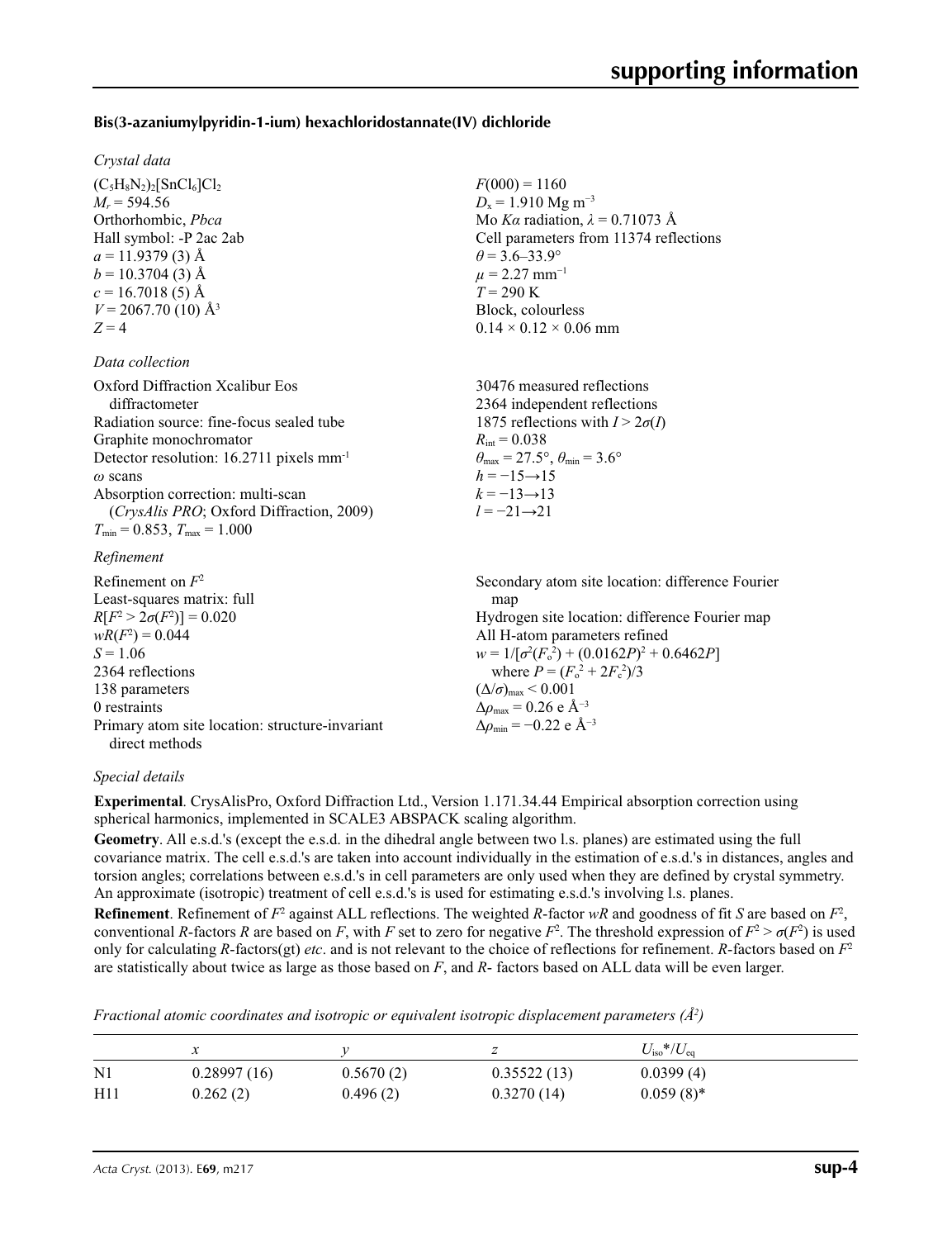| H12              | 0.257(2)      | 0.574(2)      | 0.4040(16)  | $0.076(9)$ * |
|------------------|---------------|---------------|-------------|--------------|
| H13              | 0.273(2)      | 0.639(2)      | 0.3256(14)  | $0.060(8)$ * |
| C <sub>1</sub>   | 0.41111(17)   | 0.55437(19)   | 0.36189(11) | 0.0308(4)    |
| C <sub>2</sub>   | 0.4574(2)     | 0.4437(2)     | 0.39366(14) | 0.0433(5)    |
| H2A              | 0.4103(19)    | 0.381(2)      | 0.4093(13)  | $0.048(7)$ * |
| C <sub>3</sub>   | 0.5719(2)     | 0.4332(2)     | 0.39775(15) | 0.0511(6)    |
| H3A              | 0.603(2)      | 0.364(2)      | 0.4159(14)  | $0.061(8)$ * |
| C4               | 0.6373(2)     | 0.5311(3)     | 0.37014(14) | 0.0472(6)    |
| H <sub>4</sub> A | 0.712(2)      | 0.529(2)      | 0.3692(14)  | $0.060(8)$ * |
| N <sub>2</sub>   | 0.58917(16)   | 0.63570(19)   | 0.33931(10) | 0.0395(4)    |
| H <sub>2</sub>   | 0.630(2)      | 0.695(2)      | 0.3187(14)  | $0.061(8)$ * |
| C <sub>5</sub>   | 0.47825(17)   | 0.65048(19)   | 0.33392(12) | 0.0335(5)    |
| H5A              | 0.4526(16)    | 0.7277(19)    | 0.3111(11)  | $0.033(5)$ * |
| C <sub>11</sub>  | 0.25614(5)    | 0.31396(5)    | 0.25548(3)  | 0.04263(13)  |
| Sn1              | 0.0000        | 0.0000        | 0.0000      | 0.02235(6)   |
| Cl <sub>2</sub>  | 0.14393(4)    | $-0.16245(5)$ | 0.01538(3)  | 0.04262(13)  |
| Cl <sub>3</sub>  | $-0.14685(4)$ | $-0.15423(5)$ | 0.02721(3)  | 0.04332(13)  |
| Cl4              | 0.00932(5)    | 0.04893(7)    | 0.14177(3)  | 0.05529(16)  |
|                  |               |               |             |              |

*Atomic displacement parameters (Å2 )*

|                 | $U^{11}$   | $L^{22}$   | $U^{33}$   | $U^{12}$      | $U^{13}$      | $U^{23}$      |
|-----------------|------------|------------|------------|---------------|---------------|---------------|
| N <sub>1</sub>  | 0.0356(11) | 0.0370(11) | 0.0470(11) | $-0.0016(9)$  | 0.0044(9)     | 0.0035(10)    |
| C <sub>1</sub>  | 0.0342(11) | 0.0297(10) | 0.0285(9)  | $-0.0009(9)$  | 0.0042(8)     | $-0.0031(8)$  |
| C <sub>2</sub>  | 0.0491(14) | 0.0340(12) | 0.0469(13) | $-0.0021(11)$ | 0.0031(11)    | 0.0082(11)    |
| C <sub>3</sub>  | 0.0556(17) | 0.0417(14) | 0.0559(15) | 0.0141(13)    | $-0.0052(12)$ | 0.0085(12)    |
| C4              | 0.0357(13) | 0.0564(15) | 0.0493(13) | 0.0017(12)    | $-0.0005(11)$ | $-0.0078(12)$ |
| N <sub>2</sub>  | 0.0384(11) | 0.0414(11) | 0.0388(10) | $-0.0095(9)$  | 0.0066(8)     | $-0.0026(8)$  |
| C <sub>5</sub>  | 0.0391(14) | 0.0288(10) | 0.0327(10) | $-0.0016(9)$  | 0.0045(8)     | 0.0004(8)     |
| C <sub>11</sub> | 0.0474(3)  | 0.0329(2)  | 0.0476(3)  | 0.0018(2)     | 0.0113(2)     | $-0.0002(2)$  |
| Sn1             | 0.01879(9) | 0.02282(9) | 0.02543(9) | $-0.00037(7)$ | 0.00169(7)    | $-0.00180(6)$ |
| Cl2             | 0.0341(3)  | 0.0371(3)  | 0.0566(3)  | 0.0133(2)     | 0.0059(2)     | 0.0094(2)     |
| Cl <sub>3</sub> | 0.0334(3)  | 0.0338(3)  | 0.0627(3)  | $-0.0120(2)$  | 0.0084(2)     | 0.0002(2)     |
| C14             | 0.0572(4)  | 0.0802(4)  | 0.0285(3)  | 0.0001(3)     | $-0.0011(3)$  | $-0.0142(3)$  |
|                 |            |            |            |               |               |               |

*Geometric parameters (Å, º)*

| $N1 - C1$  | 1.456(3) | $C4 - H4A$ | 0.90(3)   |  |
|------------|----------|------------|-----------|--|
| $N1 - H11$ | 0.94(2)  | $N2-C5$    | 1.336(3)  |  |
| $N1 - H12$ | 0.91(3)  | $N2-H2$    | 0.86(2)   |  |
| $N1 - H13$ | 0.92(3)  | $C5 - H5A$ | 0.938(19) |  |
| $C1 - C5$  | 1.362(3) | $Sn1-C13i$ | 2.4162(5) |  |
| $C1-C2$    | 1.380(3) | $Sn1-C13$  | 2.4162(5) |  |
| $C2-C3$    | 1.373(4) | $Sn1-C12i$ | 2.4200(5) |  |
| $C2-H2A$   | 0.90(2)  | $Sn1-C12$  | 2.4200(5) |  |
| $C3-C4$    | 1.361(4) | $Sn1-C14$  | 2.4242(5) |  |
| $C3$ —H3A  | 0.86(2)  | $Sn1-C14i$ | 2.4242(5) |  |
| $C4 - N2$  | 1.331(3) |            |           |  |